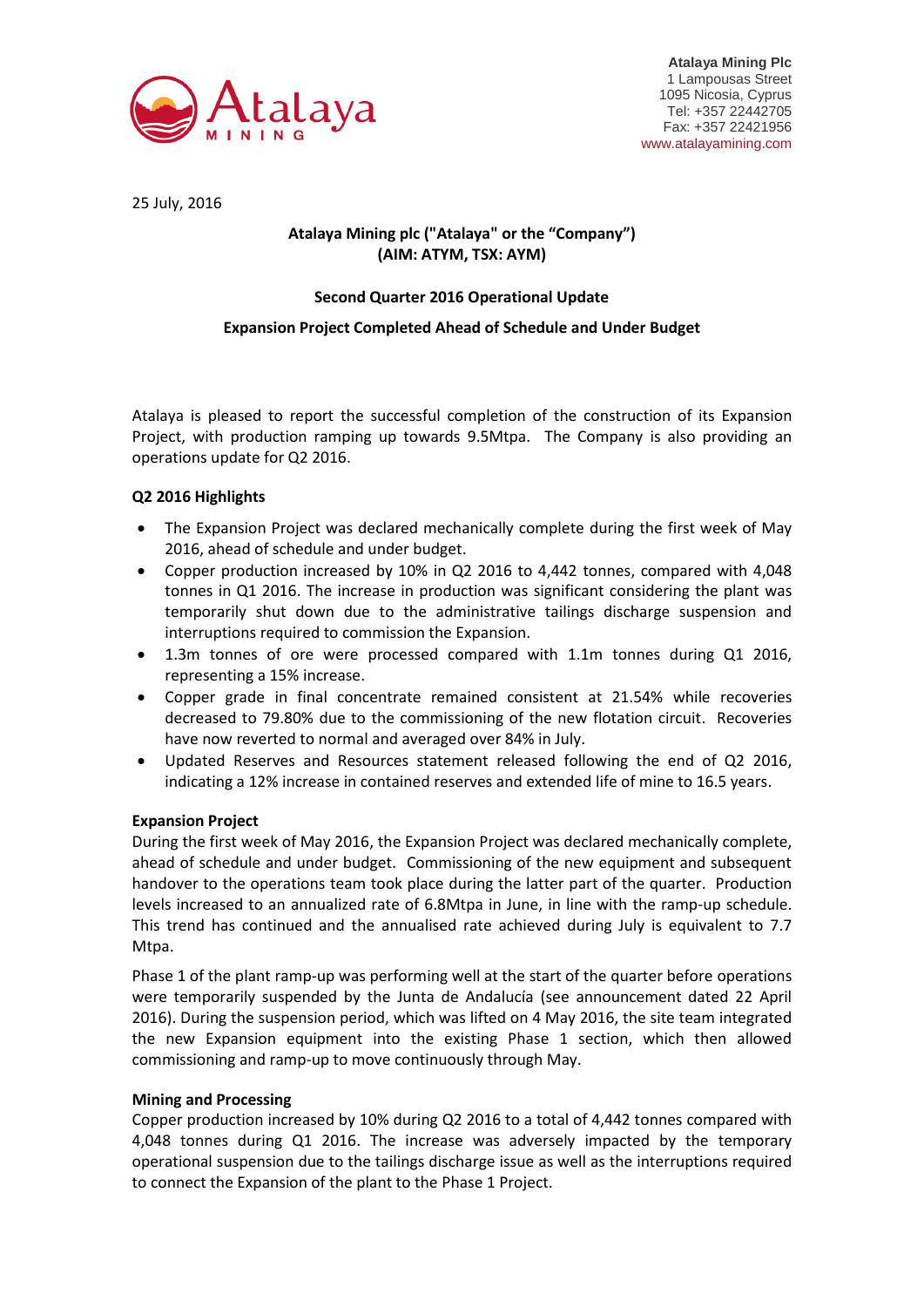Copper grade in the final concentrate was consistent with the previous quarter, reporting 21.54% in Q2 2016 versus 21.33% for Q1 2016. Recoveries were lower at 79.80% during Q2 2016, compared with 82.93% during Q1 2016. This was mainly attributable to the commissioning of the new flotation circuit. Recoveries are now back to normal and averaging over 84% during July.

A total of 1,308,641 tonnes of ore was processed during Q2 2016, compared with 1,133,948 tonnes during Q1 2016, representing a 15% increase.

Ore extraction during Q2 2016 totalled 1,254,323 tonnes compared with 1,188,953 tonnes during Q1 2016. Marginal ore extracted was 177,495 tonnes compared with 144,459 tonnes during Q1 2016. A total of 1,343,400 cubic metres of waste was removed during Q2 2016 compared with 935,452 cubic metres during Q1 2016.

The Company anticipates continued ramp-up to nameplate capacity throughout the rest of the year.

### **Exploration and Geology**

Following the end of Q2 2016, a Reserves and Resources statement was released on 14 July 2016. Total open-pit mineral reserves have increased from 123Mt at 0.49% Cu to 153 million tonnes averaging 0.45% Cu using variable, declining cut-off grades, representing a 12% increase in contained metal.

Total open-pit Measured and Indicated Mineral Resources were estimated at 193 million tonnes averaging 0.43% Cu, compared with the previous estimate of 203 million tonnes at 0.46% Cu. Inferred Mineral Resources increased to 23 million tonnes averaging 0.48% Cu, from 2 million tonnes at 0.50% Cu.

An exploration drilling campaign has been initiated during the quarter to evaluate historical mineral resources around both the Corta Atalaya and Filon Sur pits.

#### **Financial**

Information on sales and operating costs will be provided in the Q2 2016 Financial Statements due out in early September 2016.

As previously announced, the Company continues to evaluate a number of funding options to address its short term working capital needs, to support the Company through the ramp up phase.

## **Corporate**

Following the end of Q2 2016, Cesar Sanchez was appointed Group Chief Financial Officer (see announcement 7 July 2016). In addition, the Company appointed BMO Capital Markets Limited as joint corporate broker.

#### **Astor update**

Following the announcements on 2 November 2015 and 26 May 2016, the Company continues to work closely with its legal advisors in preparing for trial at the High Court of Justice in London. The date for the trial has been set for 30 January 2017.

The Company remains confident of a positive outcome of the upcoming trial and will update shareholders following the trial, or if there are any material developments in the meantime.